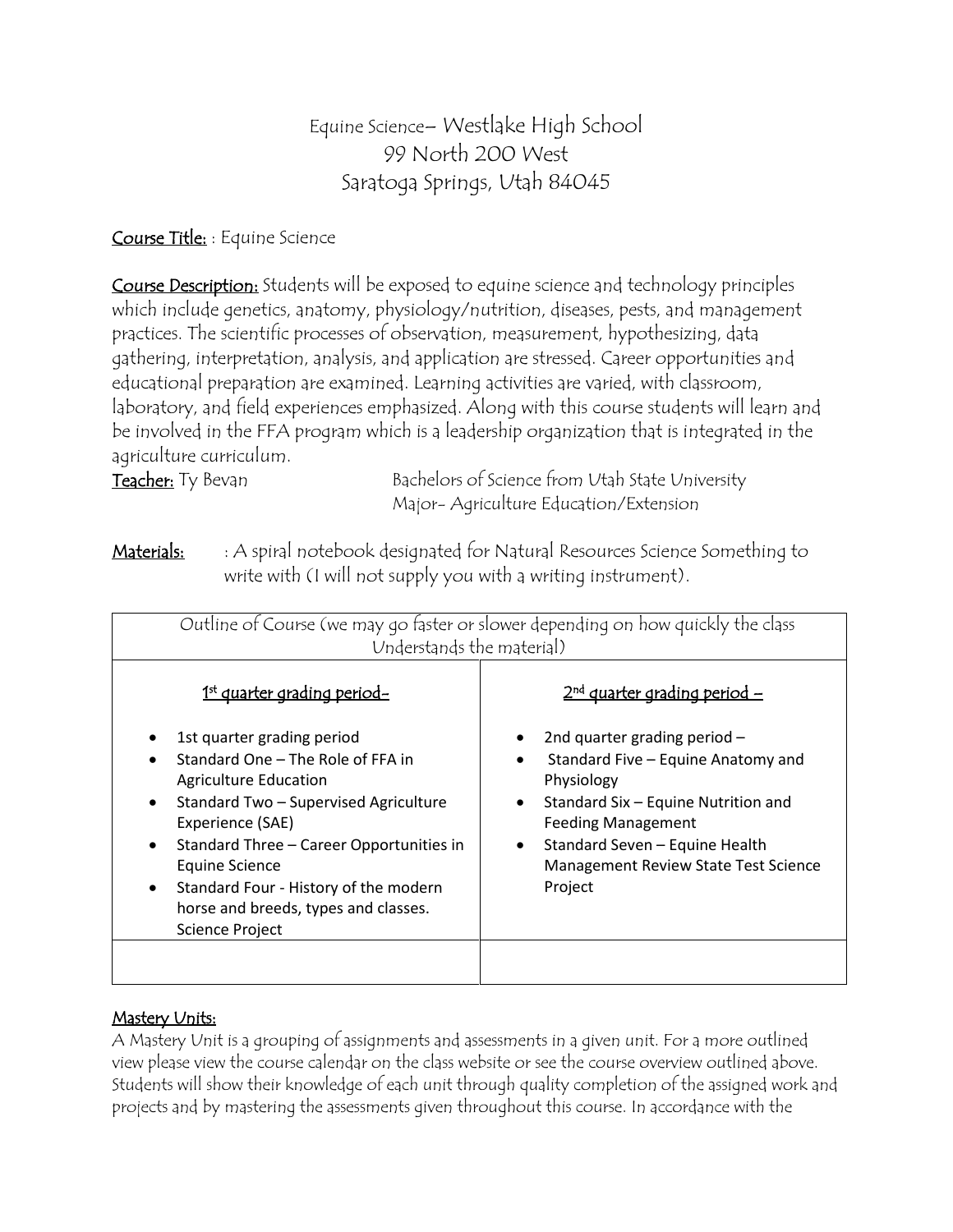grading procedures as outlined by the Mastery Unit Process the grades will be divided into two main categories, each weighted at 50% in Skyward.

- Assignments: includes all assignments given in the unit. This is the average grade for all work (assignments, projects, and assessments) in a given unit.
- Mastery: "EX" or "0." Students who reach mastery on all assessments in the unit will see and "EX" in this category. Students who don't reach mastery on any of the unit assessments will see a "0" until each assessment is remediated or corrected.

Students who do not reach mastery in the unit will receive an "I" in their grade until mastery is reached. Once the students shows mastery, the "I" grade will be dropped and their earned grade will be posted. Advisory/Remediation Time will be used in this course to help the students achieve mastery on the given assessments and assignments so that students may accomplish mastery of the units throughout the term. From time to time, this course may require students that haven't reached mastery to come in before or after school to allow more time to work on the assignments and assessments.

\*\* If a student needs to make up a unit. The students will have two weeks from the end of the unit to make up/remediation to take place. The student will be able to get as many points possible for credit recovery of that unit.

| "Student Engagement"<br>45%        | 50% "Assessments"     |
|------------------------------------|-----------------------|
| Homework                           | Tests                 |
| Classroom Work                     | Performance           |
| Everything else except assessments | Finished Products     |
|                                    | Student Presentations |
| 5% "Participation"                 |                       |

Skills Testing Preparation: As part of this course, you will be asked to complete the State Skills Animal Science Test at the end of the year. You will be given test questions each week to complete and these questions will be part of your grade.

# Grading Scale:

### Grades are weighted as follows:

Unit Tests and TMU Performance Assignment 60%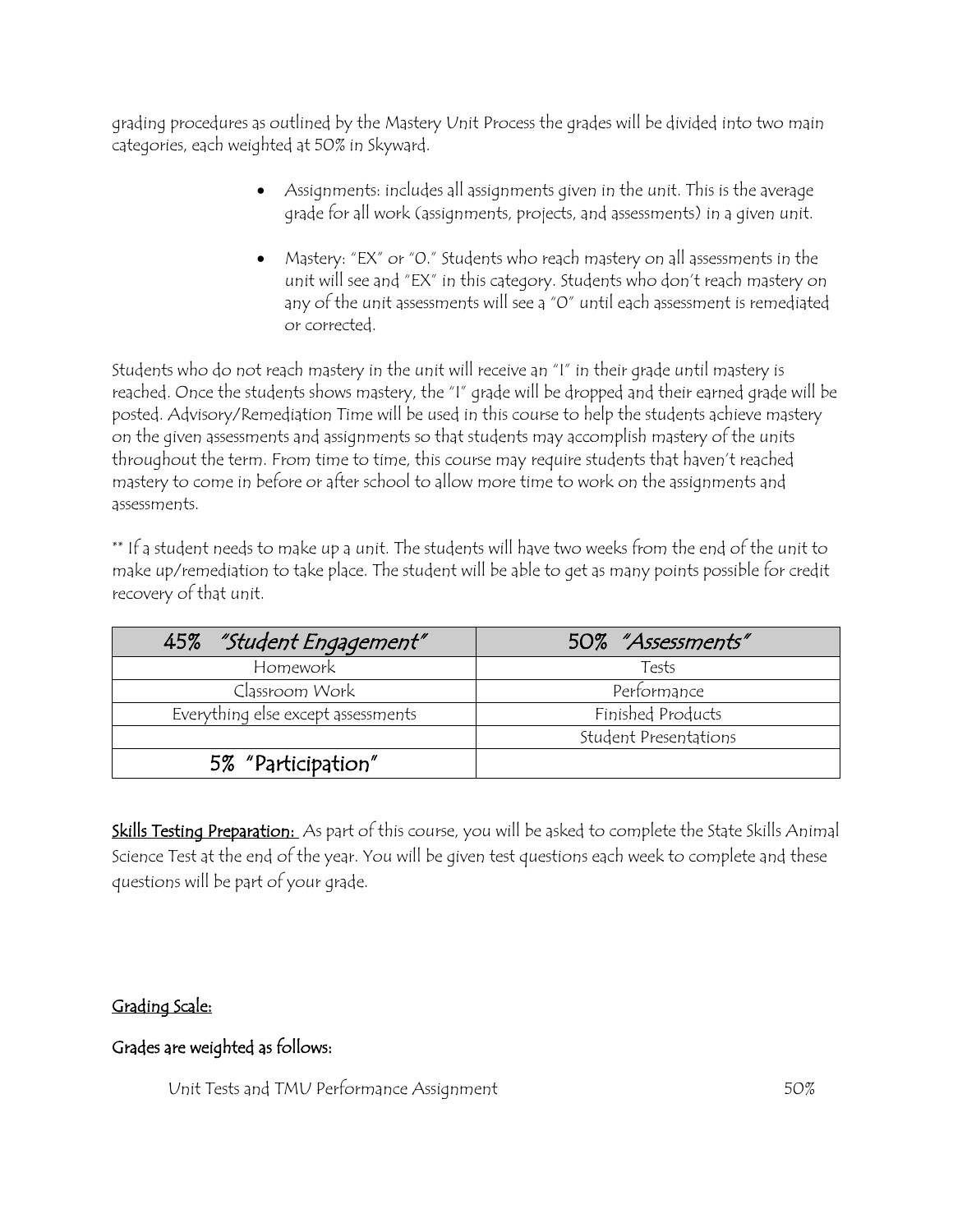Notebook, labs, quizzes, and Tier 1 Assignment 45%

Being on Time and Participation 5%

### Numerical Scale Reporting Grade

|  | 94-100 A 90-93 A- 87-89 B+ |  |  |
|--|----------------------------|--|--|
|  | 86-83 B 80-82 B- 77-79 C+  |  |  |
|  |                            |  |  |

# \*It should be noted that being on time and participation in class are important and are counted as part of the points earned in class

### Types of Assignments:

You will have two types of assignments: Tier 1 and Mastery Performance Assignments:

Tier 1: Daily homework and questions from the animal science textbook.

This means you can turn these assignments in late …. However a 10% reduction will occur for turning in the assignment one day late. A 50% reduction will occur for any more than one day late

Tier 2: Mastery Performance: These are performance assessments and cannot be turned in late. These are assignments that will be worked on in class and can be counted as an assessment towards mastery.

Remediation: Aside from the advisory time offered in class daily, I will be holding remediation once a week on Wednesday mornings from 7:00 AM – 7:30 AM. If you need help with a concept, or need to make up an assessment this is your time to come and visit and complete the work.

Retakes: Not achieving mastery is not an option. These are required units and any student who fails an assessment below the 80% mark must do make up work related to that unit. Once you have completed this, a make-up assessment will be granted. You have until the end of the grading period to retake your test.

### Computer Programs, Apps, and Software:

Throughout the course students will use a few different programs and apps. The Westlake FFA is an integral part of the agriculture education program at Westlake High School. The chapter is an affiliated FFA chapter with the Utah FFA Association and the National FFA Organization. All students registered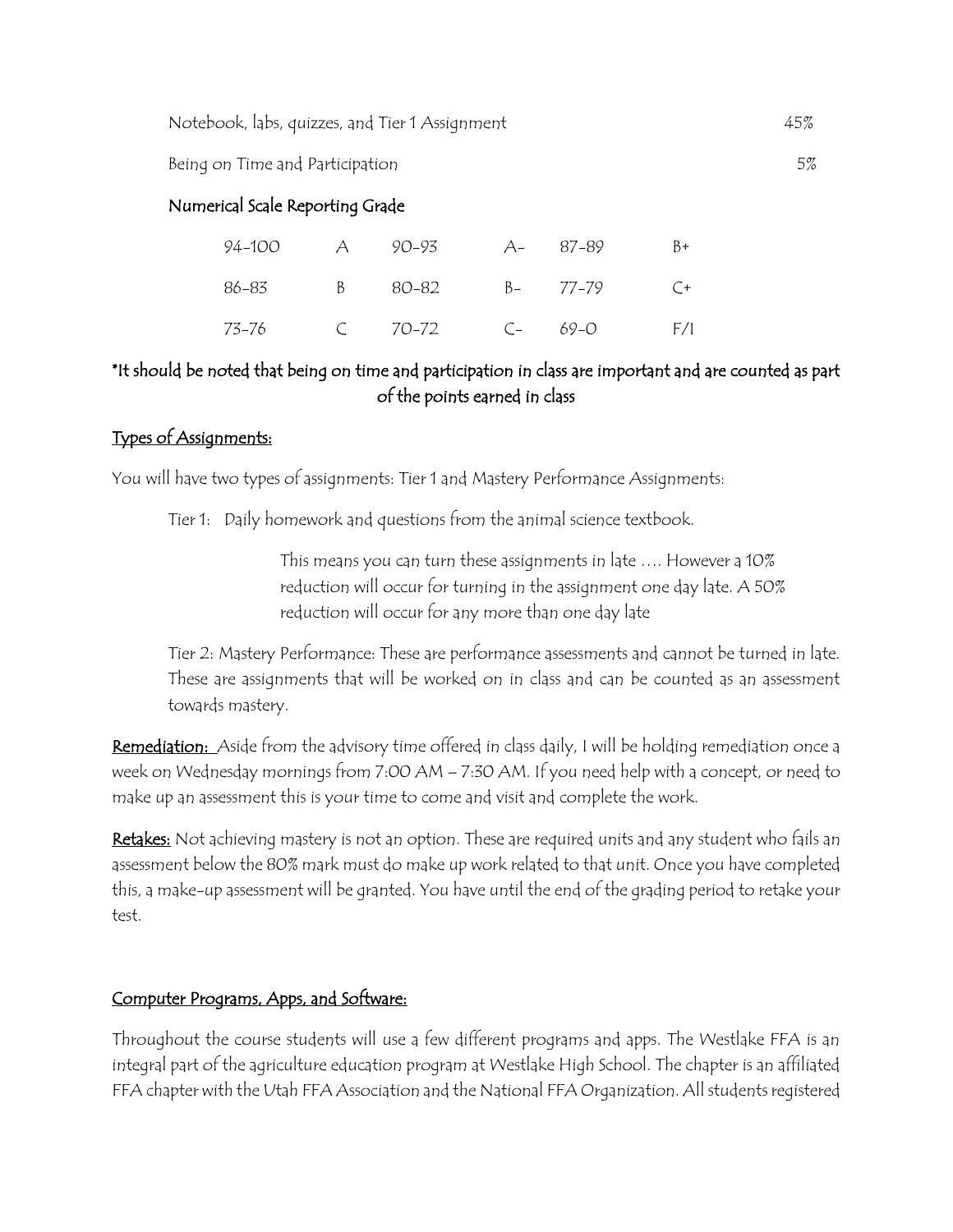for an agriculture education course at Westlake High School is also a registered FFA member. The National FFA Organization requires the chapter to register their students through FFA.org into their roster programs. By being a registered member students receive a quarterly magazine as well as qualifies the students to be able to use all applications available to apply for awards, as well as scholarships. In addition the agriculture program uses TheAET.com (App) which is a record keeping program for student's projects and jobs. Students are entered in this program using their first and last name and a generic password, which they change after logging in the first time. This class also utilizes the Agri-Science application and report format for the science projects they will work on 1<sup>st</sup> semester.

Along with the class at the end of the year students will be required to log into Precision Exams which is where they will take the state skills test which is the company and program used by the State Board of Education.

If any other programs or apps are used you as parents will be notified prior to them being implemented.

# Skyward:

You and your parents should monitor your grades regularly by accessing Skyward. I will update grade every Thursday and Friday.

# Hall Pass:

Each student is allowed to use the hall pass bathroom needs. There will be a 2 minutes time limit on the hall pass use. We are very close to the restroom so 2 minutes should be sufficient. If the student feels they are going to need long they need to let the instructor know. Hall pass use to visit with other teachers, counselors and/or friends in the hall will not be permitted. Hall pass abuse will be determined by the instructor and the student may lose their privilege of using the hall pass if abuse happens.

# Attendance Policy:

Below is a brief description of the schools attendance policy. For more information regarding this policy please refer to the student handbook or school website at http://whs.alpineschools.org/

# **TARDY**

- A student shall be considered tardy if they are not in the classroom when the bell rings. After 20 minutes of class time a student is considered absent and must have an admittance note from the office to enter class. Future information regarding the tardy policy in this class can be found in the listed section at the beginning of this course disclosure.
- Tardies; 1-2 Warning with student from teacher.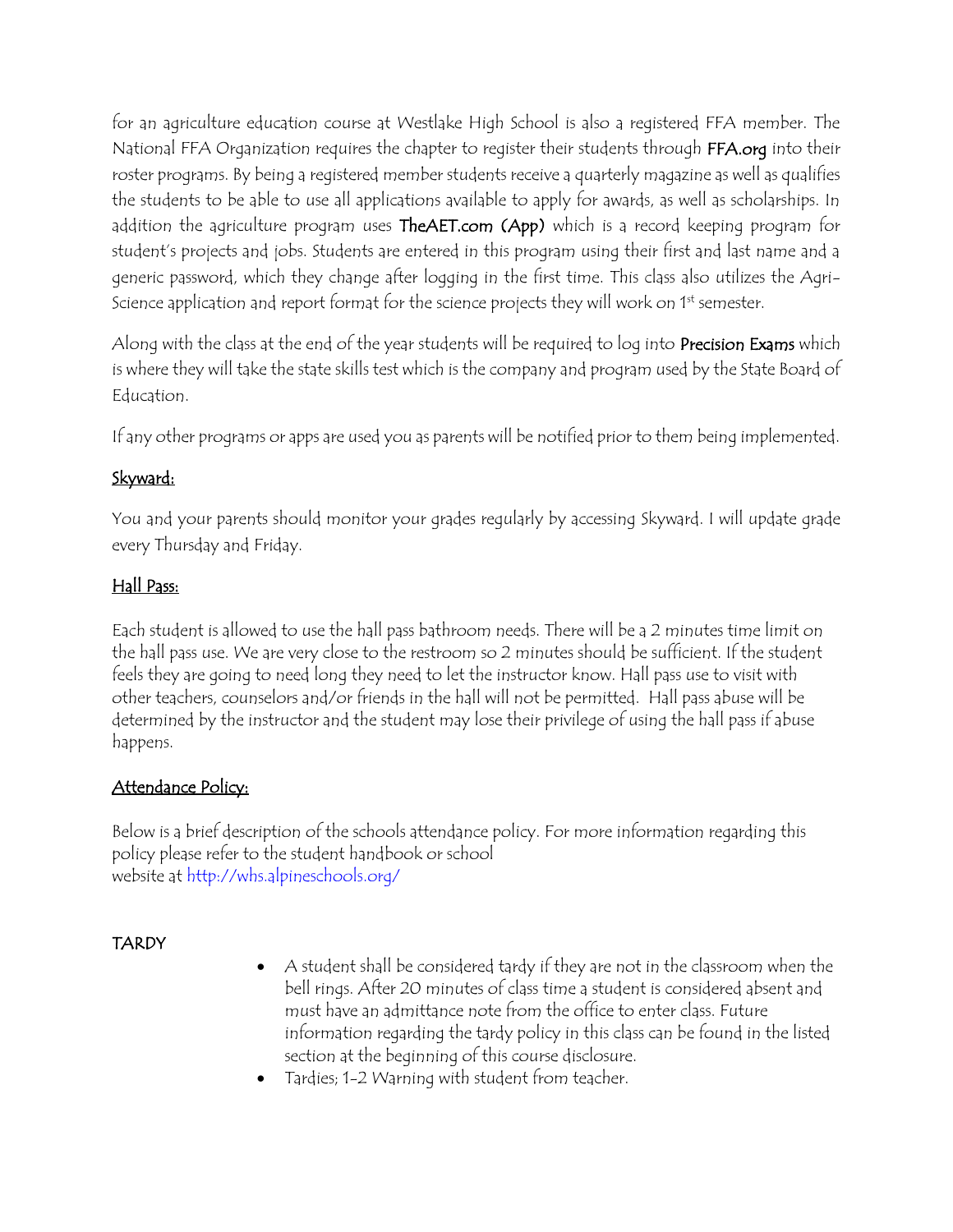- Tardy; 3 Parent Contact by teacher phone or email recorded in Skyward (SIS) and Referral form filled out.
- Tardy; 4 Referral from teacher to Office and grade dropped to a NC. Referral form must follow student to the office with intervention steps documented. Office will return referral form with steps taken and intervention steps to be followed by student.

### **ABSENCE**

- Excessive un-excused absences will be dealt with by the student advocates and administration over the student's portion of the alphabet.
- 1 unexcused absence by a student at any time in the term will be a grade drop to a NC. Truancy letter will be sent home. Parent will have the current term to clear an absence.

# MAKE-UP AVENUES FOR STUDENTS

- Attendance school
	- $\bullet$  Wed. morning FREE 6:15 7:15
	- Mon. after school \$3.00 1:20 2:20
	- Wed. after school \$3.00 2:20 3:20
- Teacher Make-up—This is Free for the student
	- Students can pick up the form from the Attendance Office.
	- Once completed, the teacher must turn the form into the Attendance Office.
	- Students are allowed to make-up 1 hour of attendance with the teacher over the class that has a NC. Teacher make-up is due 1 week before the end of the term.
- $\triangleright$  Time for make-up;
	- $\bullet$  1 hour = 1 unexcused absence
	- 2 hours = 1 truancy
	- $\bullet$  .5 hour = 1 tardy

# Things you need to know:

- You may call me Mr. Bevan or "Bevan" anything else I will not answer to.
- You can leave my room for two reasons; to go to the bathroom and /or if you are being checked out of school or called to the front office.
	- 1. If you go to the bathroom you have to be back in 5 minutes or less or I will assume you got lost. Along with this, only one person can leave my classroom at a time.
	- 2. Many students are checked out during the day and/or called to the front office or counselor's office. If this is the case you are permitted to leave when called. However, you must be called either through the school phone or intercom system in order to leave. If students are outside the classroom door without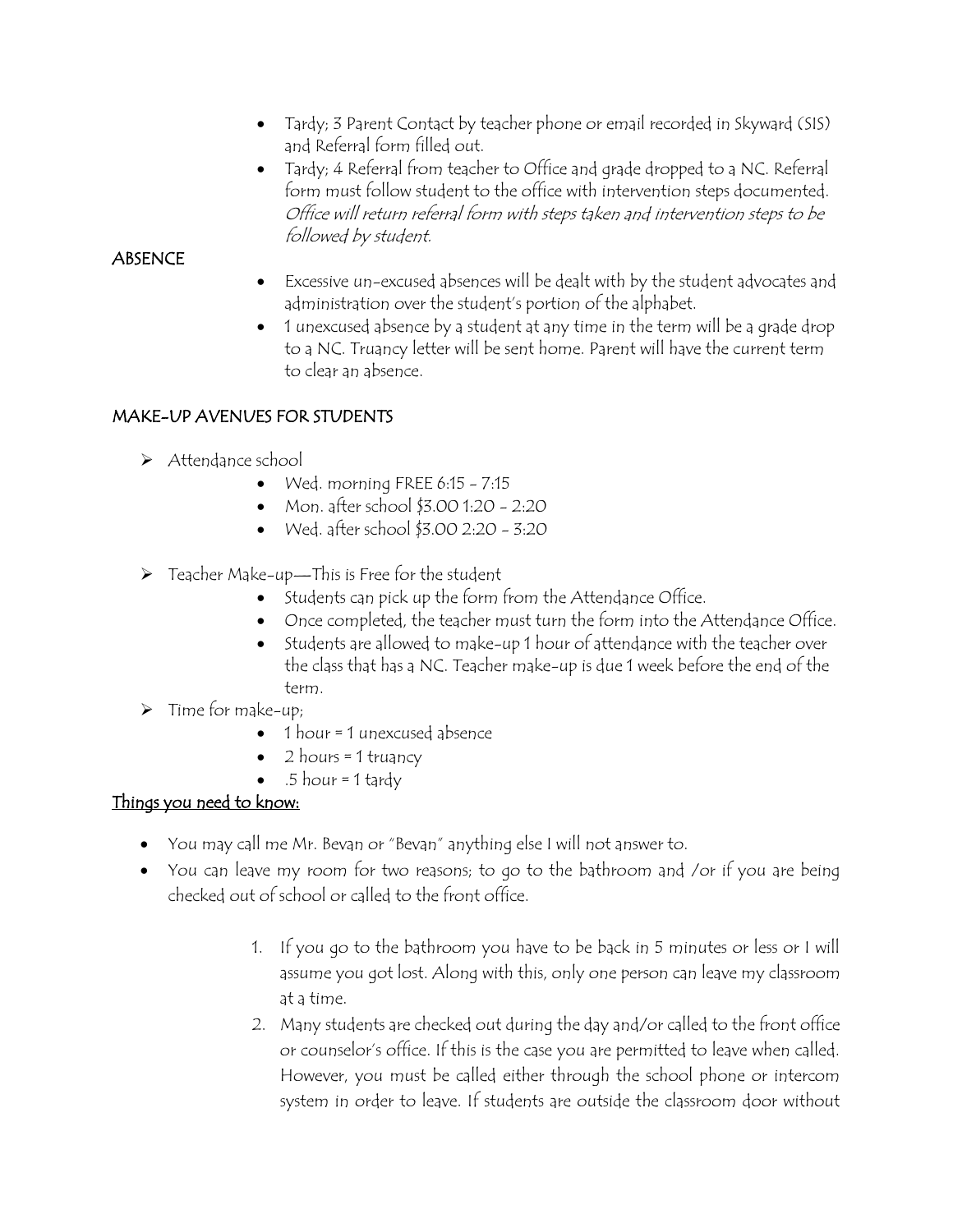permission or leave class without permission they will be called in truant from class. No exceptions.

 If you have a phone, it may be used in class for research purposes. If you are not using your device in a proper educational way I will take it. It will be available for retrieval after school is dismissed for the day.

# Discipline Plan:

Discipline problems are dealt with on a, as needed basis. If there are problems that arise in the class, the following format will be used:

- First offense: Verbal Warning
- Second offence: Parent Contact
- Third offence: Office referral